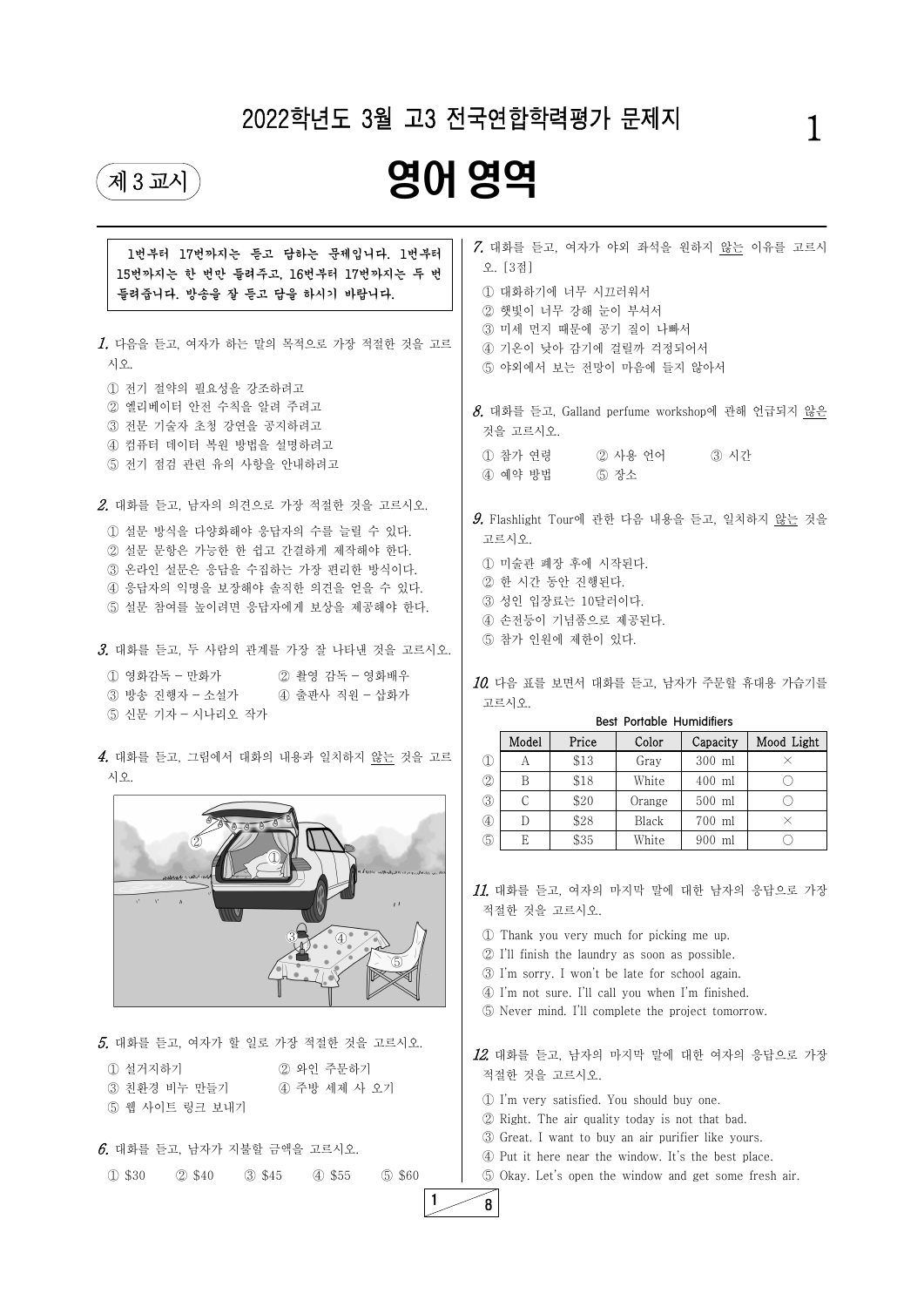### 13. 대화를 듣고, 여자의 마지막 말에 대한 남자의 응답으로 가장 적절한 것을 고르시오. [3점]

- Man:<br>1 No. We had no choice but to send it to you.
- ② Sorry. There are no other colors available now.
- ③ Yes. I'd like to get a refund for the yellow one.
- ④ Okay. You can send the large size one back to us.
- ⑤ Sure. We'll send you a large size one immediately.

### $14.$  대화를 듣고, 남자의 마지막 말에 대한 여자의 응답으로 가장 적절한 것을 고르시오. [3점]

- Woman: ① Of course. I don't need it any more.
- ② Don't worry. You'll get used to it soon.
- ③ Exactly! You need to buy a smartphone.
- ④ Right. I checked my text before sending it.
- ⑤ No way. Smartphones are not that expensive.

#### 15. 다음 상황 설명을 듣고, Emily가 Randy에게 할 말로 가장 적 절한 것을 고르시오.

- Emily: ① Do you know where the lost and found is?
- ② Can you tell me where you bought your watch?
- ③ Didn't you take off your watch in the bathroom?
- ④ Do you know how to wash your hands properly?
- ⑤ Didn't you visit the shop to have your watch fixed?

#### [16 ~ 17] 다음을 듣고, 물음에 답하시오.

#### 16. 남자가 하는 말의 주제로 가장 적절한 것은?

- ① steps in planning an efficient smart city
- ② pros and cons of developing smart cities
- ③ problems of smart cities and why they arise
- ④ successful smart cities and how they operate
- ⑤ interconnectedness of smart cities around the world

#### 17. 언급된 도시가 아닌 것은?

| 1 Singapore | ② San Diego | 3 London |
|-------------|-------------|----------|
| 4 Dubai     | 5 New York  |          |

이제 듣기 문제가 끝났습니다. 18번부터는 문제지의 지시 에 따라 답을 하시기 바랍니다.

#### 18. 다음 글의 목적으로 가장 적절한 것은?

#### Dear Lorenzo Romano,

| $\mathbb{D}$ relaxed $\rightarrow$ nervous       | $(2)$ angry $\rightarrow$ ashamed         |
|--------------------------------------------------|-------------------------------------------|
| $\circled{3}$ terrified $\rightarrow$ delighted  | $\circ$ envious $\rightarrow$ sympathetic |
| $\circled{5}$ disappointed $\rightarrow$ hopeful |                                           |

I heard from Antonio Ricci of Rome that you are producing handmade gloves for export in a variety of natural leathers. I read about your business on your website. There is a steady demand in my country for high quality leather gloves, and I am able to charge good prices. Please let me know full details of the gloves you would recommend. It would also help if you could provide me with some samples of the gloves you produce. I hope to hear from you soon.

Sincerely yours, Jonathan Turner

- ① 제품의 모든 세부 사항과 견본을 요청하려고
- ② 신제품의 가격 인상 요인에 대해 설명하려고
- ③ 수출할 제품에 대한 전수 검사를 의뢰하려고
- ④ 웹 사이트에 게시한 정보의 수정을 촉구하려고
- ⑤ 제조업체에 품질 개선을 위한 회의를 제안하려고

#### 19. 다음 글에 드러난 'I'의 심경 변화로 가장 적절한 것은?

Finally, it came to my turn. I was supposed to walk backward off the cliff. Just looking down the cliff made my legs begin to shake. I knew there was a safety rope around me in case I should black out. I had an intellectual understanding of the whole situation and an intellectual sense of security. Nevertheless, my hair stood on end and I shivered all over. That first step off the cliff was the most difficult moment, but I made it — as did others. I arrived safely at the bottom, overjoyed by the success of meeting the challenge. I felt as though I was walking on air.

#### 20. 다음 글에서 필자가 주장하는 바로 가장 적절한 것은?

Conflicts between the goals of science and the need to protect the rights and welfare of human research participants result in the central ethical tension of clinical research. The statement "Bad science is bad ethics" is true. Putting humans at risk if the study design does not permit a reasonable expectation of valid findings is never ethical. Even a study that presents no risk presents at least an inconvenience to participants and is in that sense disrespectful. The statement

"Good science is good ethics," however, is false. Study design may be scientifically valid, yet the risk of harming human participants is too great to accept. Although achieving the appropriate scientific ends is always the necessary goal of a study, protection of the rights and welfare of human participants must override scientific efficiency.

① 참가자에게 임상 연구 결과를 투명하게 공개해야 한다. ② 임상 연구 과정에서 진행자의 편견이 배제되어야 한다. ③ 인간을 대상으로 하는 다양한 임상 연구를 시도해야 한다. ④ 임상 연구 설계 시 연구 목적을 구체적으로 설정해야 한다. ⑤ 임상 연구에서 참가자의 권리와 복지 보호가 우선되어야 한다.

 $2\frac{8}{ }$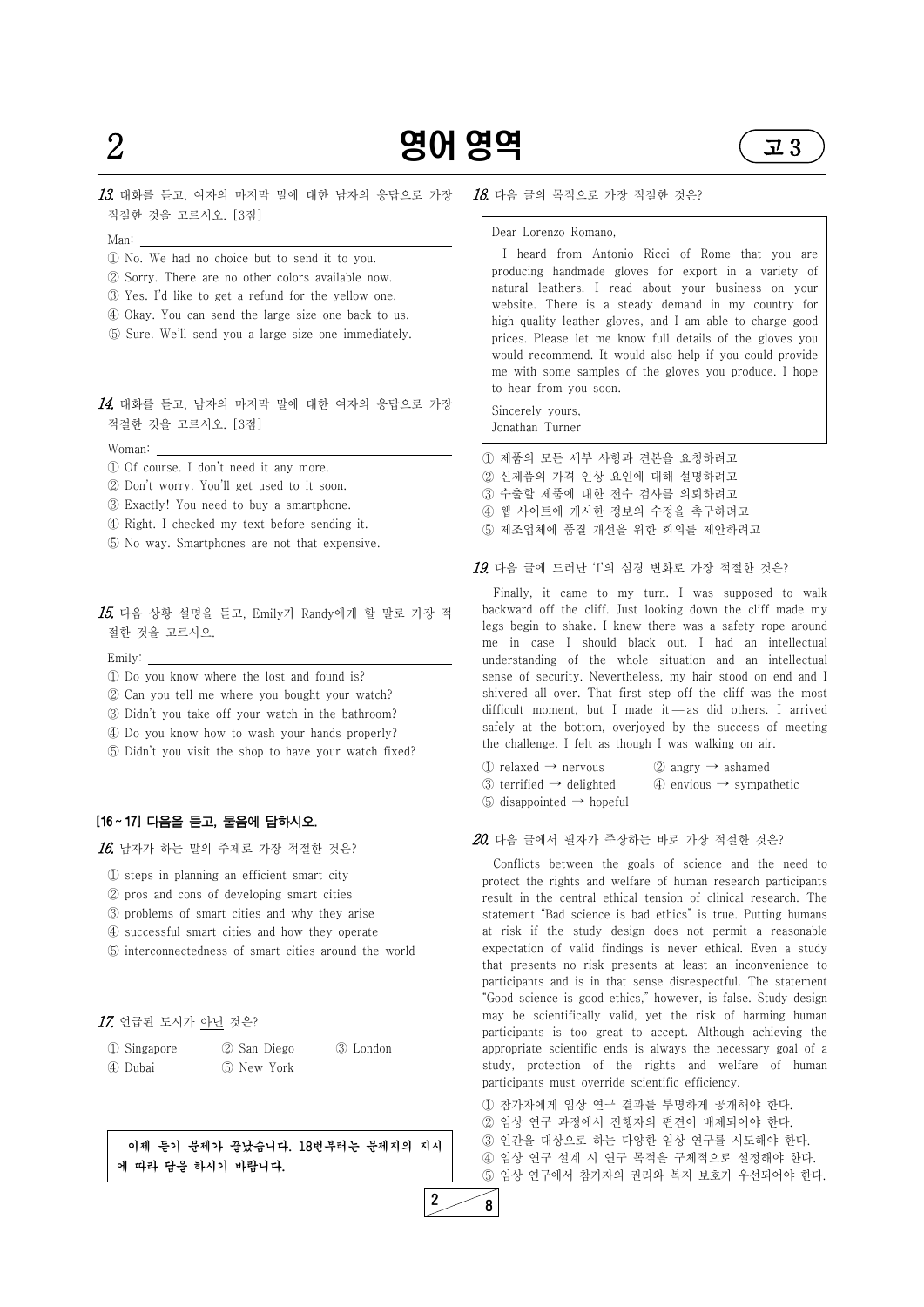

### $21.$  밑줄 친 carries the stamp of this age가 다음 글에서 의미하는 바로 가장 적절한 것은? [3점]

Thomas Edison's name is synonymous with invention, and his most famous invention, the electric light bulb, is a familiar symbol for that flash of inspired genius traditionally associated with the inventive act. Besides being the exemplar of the "bright idea," however, Edison's electric light is worthy of study for other reasons. The technical and economic importance of the light and of the electrical system that surrounded it matches that of any other invention we could name, at least from the last two hundred years. The introduction and spread of electric light and power was one of the key steps in the transformation of the world from an industrial age, characterized by iron and coal and steam, to a post-industrial one, in which electricity was joined by petroleum, light metals and alloys, and internal combustion engines to give the twentieth century its distinctive form and character. Our own time still largely carries the stamp of this age, however dazzled we may be by the electronic, computerized, and media wonders of the twenty‑first century.

\* alloy: 합금

① combines creative ideas from various disciplines ② strives to overcome limitations of the industrial age

- 
- ③ is a theoretical background for academic exploration
- ④ is under the influence of earlier electrical innovations
- ⑤ is dependent on resources reserved for future generations

#### 22. 다음 글의 요지로 가장 적절한 것은?

Skills-based approaches to teaching critical thinking now have a long history and literature, but what has become clear through more than 25 years of work on critical thinking theory and pedagogy is that teaching students a set of thinking skills does not seem to be enough. Students may learn to write an adequate article critique in one class, but fail to use those skills in another. They may learn how to evaluate research methodology in other students' research designs, but completely miss the flaws in their own. They may learn to recognize thinking biases in the classroom, but still use badly flawed reasoning in their own decision making. Too often students think our courses are either about memorizing a great deal of material, or about learning the rules for and playing one more idiosyncratic academic game. Students regularly fail to understand what we are trying to teach them or they fail to transfer and generalize thinking skills across contexts and classes.

Just imagine that we have invented special glasses that give us the power to see the odorous world the way that other organisms perceive it. Put your pair on and walk outside for just a moment. As the bright sunlight hits our eyes, we would encounter a world far different from what we would normally expect. The air is full of molecules carried by breezes. Chemical signals would flood our eyes just as surely as sounds overwhelm our ears at a cocktail party. Stare at any plant and you would see compounds being released into the air from leaves, bark, and roots. A squirrel in a tree exudes carbon dioxide and other compounds with each breath. Glance along its brown body and notice that specific points (scent glands) appear to be

slowly releasing chemical signals. If we could translate these signals into language, we would see phrases, sentences, statements, songs, and other messages waiting to be intercepted and interpreted.

\* exude: 발산하다 \*\* gland: (분비)샘

① 인간이 보지 못하는 것을 볼 수 있는 유기체가 매우 많다. ② 세상은 인간이 지각하지 못하는 화학 신호로 가득 차 있다. ③ 동물과 식물의 감각 기관은 외부 자극에 일정하게 반응한다. ④ 동물과 식물은 화학 물질의 발산을 통해 스스로를 보호한다. ⑤ 시각적 인식이 다른 모든 감각에 의한 인식보다 더 우선한다.

#### 23. 다음 글의 주제로 가장 적절한 것은?

\* pedagogy: 교수법 \*\* idiosyncratic: 특유한

- ① importance of critical thinking in school learning
- ② limitations of teaching thinking skills to students
- ③ impacts of thinking biases on academic performance
- ④ application of various teaching methods in classrooms
- ⑤ necessity of evaluating students' critical thinking skills

#### 24. 다음 글의 제목으로 가장 적절한 것은?

As much as we like to think of ourselves as being different and special, humans are a part of Earth's biosphere, created within and by it. Ultimately, it is the living, breathing elements of this world that we need more than inanimate supplies, such as coal, gas, or bauxite ore. We can live without cars or beer cans, but we cannot without food and oxygen. As nations around the globe try to band together to attack the problems of greenhouse gas emissions and the shrinking availability of fresh drinking water, in all corners of the world thousands of species quietly go extinct. E. O. Wilson, the renowned Harvard biologist, recently presented the problem our species faces in a succinct law:

"If you save the living environment, the biodiversity that we have left, you will also automatically save the physical environment, too. But if you only save the physical environment, you will ultimately lose both."

\* biosphere: 생물권 \*\* ore: 광석 \*\*\* succinct: 간결한

① Save Biodiversity to Save the Earth ② Invasive Alien Species Threaten Biodiversity ③ Potentiality and Utilization of Renewable Energy ④ Tackling Climate Change Has a Long Way to Go ⑤ Worldwide Efforts to Protect Endangered Species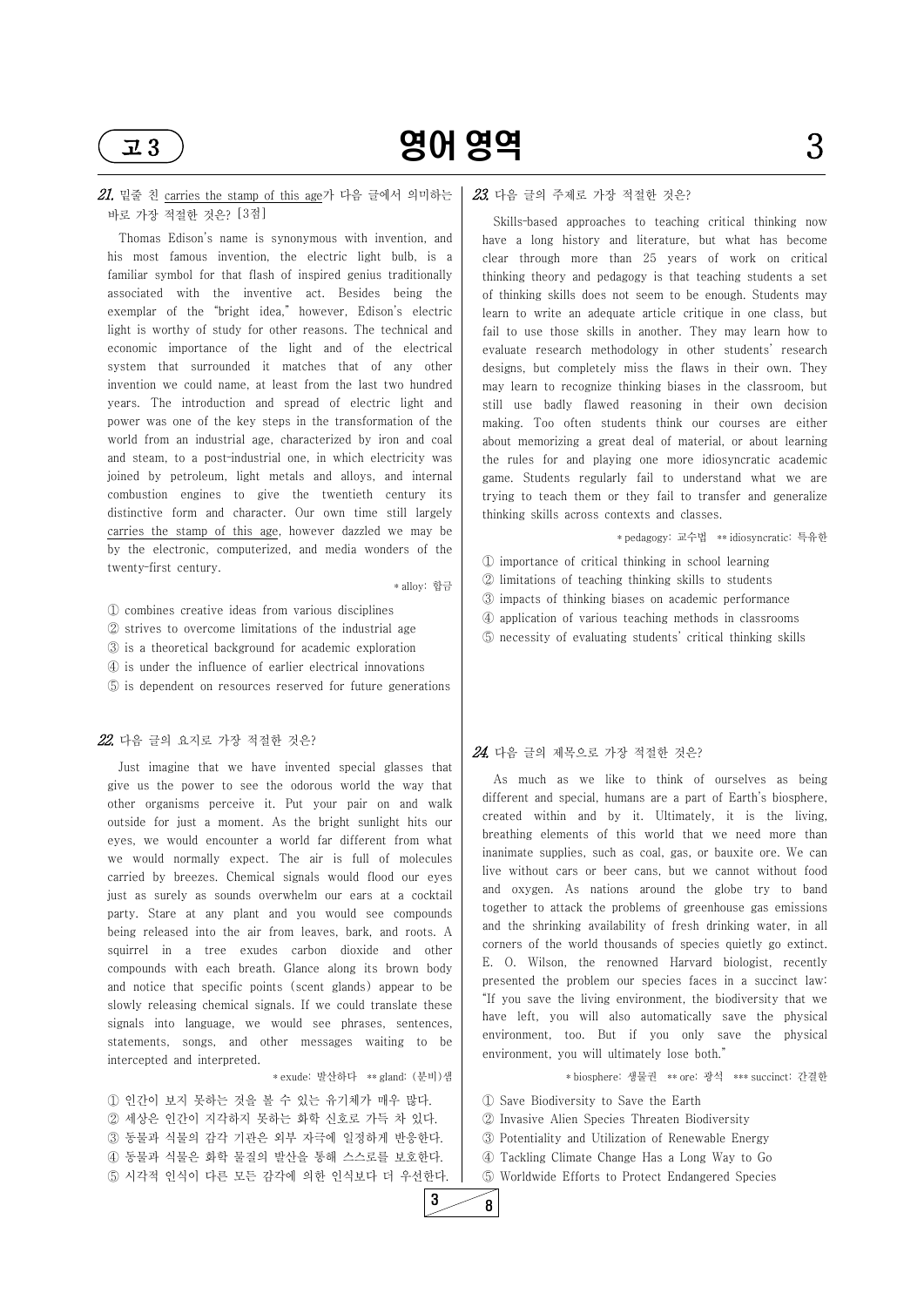### $25.$  다음 도표의 내용과 일치하지 않는 것은?





The graph above shows the  $CO<sub>2</sub>$  emissions from cars versus ships in Europe in 2019. ① Among the eight countries, the  $CO<sub>2</sub>$  emissions from ships were larger than those from cars except for Belgium. ② The Netherlands had the largest  $CO<sub>2</sub>$  emissions from both cars and ships, whereas Sweden had the smallest  $CO<sub>2</sub>$  emissions from both.  $\circled{3}$  The  $CO<sub>2</sub>$  emissions from ships were larger in Spain than in the United Kingdom, but the  $CO<sub>2</sub>$  emissions from cars were larger in the United Kingdom than in Spain. ④ Germany's  $CO<sub>2</sub>$  emissions from ships were more than twice those of Sweden.  $\odot$  The gap between the CO<sub>2</sub> emissions from cars and ships was the largest in the Netherlands and the smallest in Italy and France.

#### $26$ . Josef Sudek에 관한 다음 글의 내용과 일치하지 않는 것은?

 $27$ . Dogs at the Park에 관한 다음 안내문의 내용과 일치하지 않는 것은?

- ∙ You are not allowed to bring aggressive dogs.
- Pre-registration is required at www.Jinohills.org/Dogs.

Josef Sudek was born in the Czech Republic. Originally a bookbinder, Sudek was badly injured during World War I, resulting in the loss of his right arm. After the injury, he spent three years in various hospitals, and began to take photographs out of boredom. In 1922, he enrolled at the State School of Graphic Arts in Prague, where he studied photography for two years. His army disability pension allowed him to make art without worrying about an income. He photographed many night‑scapes of Prague and the wooded landscapes of Bohemia. Sudek didn't let his disability get in the way and, despite having only one arm, he used very heavy and bulky equipment. Often known as the 'Poet of Prague,' Sudek never married, and was a shy and retiring person. He never appeared at his exhibition openings. He died on 15 September 1976, when he was 80 years old.

- ∙ This contest is open to everyone ages 12 years and older.
- ∙ Contest categories include photography, painting, drawing, and collage.
- ∙ Artwork must be gallery ready: framed and ready to hang.
- ∙ Up to 3 entries per person may be submitted.
- ∙ The submission deadline is March 26.
- The exhibition will take place April  $1 -$ April 30, 2022.

① 제1차 세계 대전 중 심한 부상으로 오른팔을 잃었다. ② Prague에 있는 학교에서 2년 동안 사진술을 공부했다. ③ 연금을 받아서 수입 걱정 없이 예술 창작을 할 수 있었다. ④ 매우 무겁고 부피가 큰 장비를 사용했다. ⑤ 자신의 전시회 개막식에 항상 참석했다.

#### Dogs at the Park

Join us with your dogs. There will be dog races, a best trick contest, a dog fashion show, and vendor booths.

- ∙ Time & Date: 9 a.m. 1 p.m., on Sunday, April 3
- ∙ Location: Jinohills Park

#### Attention Dog Owners



#### Vendor Booths Available

- ∙ Vendor booth applications are available on our website.
- ∙ Vendors must apply for their booth by March 25.

① 개 패션쇼가 열릴 예정이다.

- ② 일요일에 네 시간 동안 진행된다.
- ③ 공격성이 있는 개는 데려올 수 없다.
- ④ 사전 등록 없이 참여할 수 있다.
- ⑤ 판매자는 3월 25일까지 부스를 신청해야 한다.

28. 2022 Spring Art Contest & Exhibition에 관한 다음 안내문의 내용과 일치하는 것은?

#### 2022 Spring Art Contest & Exhibition

If art is your hobby, share your creative ideas with our community at our gallery, the Art Jade.

We'll handle your entries with every caution but cannot be held responsible for any damages during the exhibition!

For more information, call Kevin Brown at 419‑938‑8546.

① 12세 이하라면 누구나 참가할 수 있다. ② 대회 부문에서 사진은 제외된다. ③ 1인당 3개까지 출품작을 제출할 수 있다. ④ 전시회는 두 달 동안 열린다. ⑤ 전시 중 출품작의 손상은 주최측이 책임진다.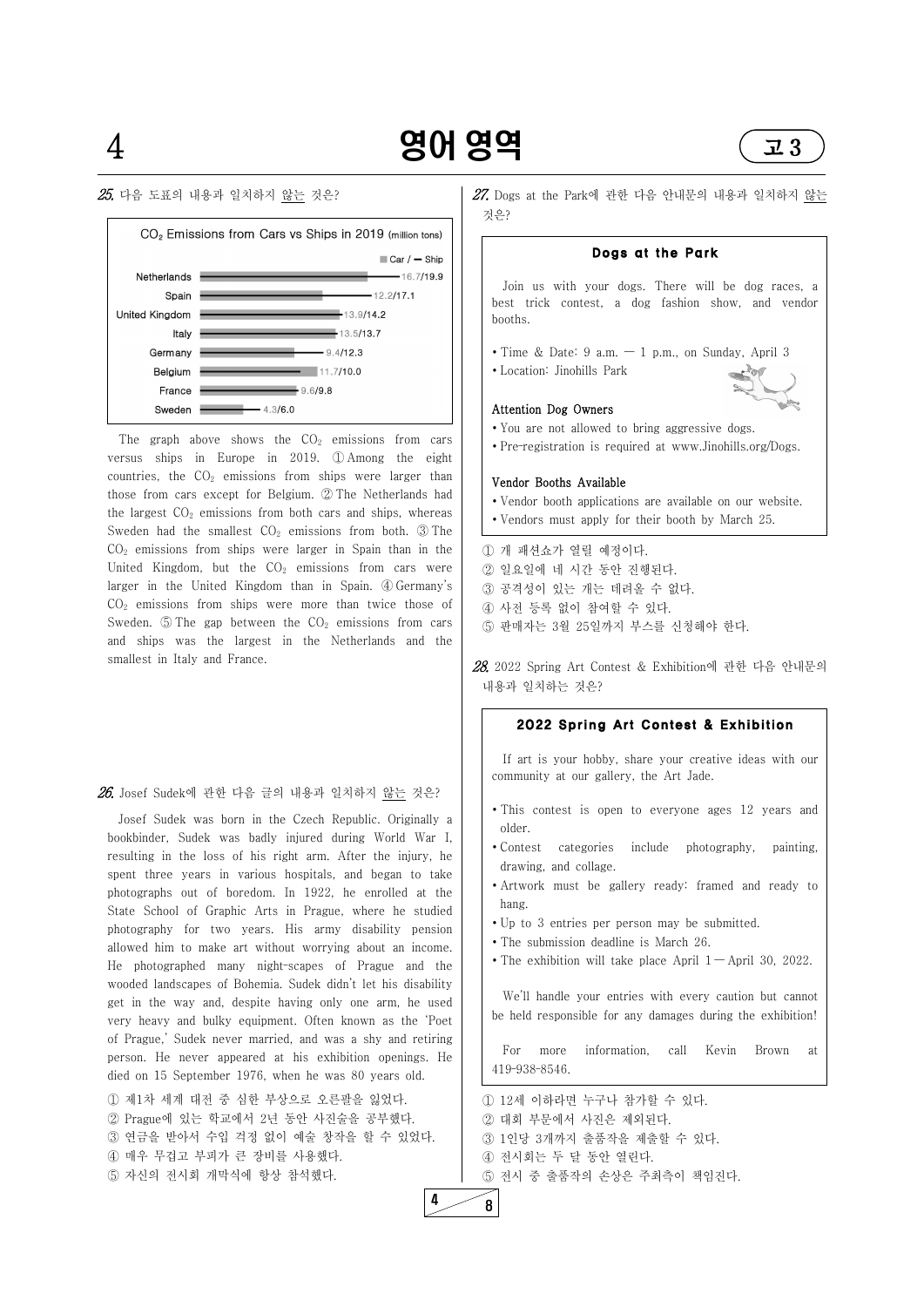

 $\overline{23}$  901 영역 5

#### 29. 다음 글의 밑줄 친 부분 중, 어법상 틀린 것은? [3점]

We don't know what ancient Greek music sounded like, because there are no examples of it in written or notated form, nor ① has it survived in oral tradition. Much of it was probably improvised anyway, within certain rules and conventions. So we are forced largely to guess at its basis from the accounts of writers such as Plato and Aristotle, who were generally more concerned with writing about music as a philosophical and ethical exercise 2 as with providing a technical primer on its practice. It seems Greek music was predominantly a vocal form, ③ consisting of sung verse accompanied by instruments such as the lyre or the plucked kithara (the root of 'guitar'). In fact, Plato considered music in which the lyre and flute played alone and not as the accompaniment of dance or song  $\Phi$  to be 'exceedingly coarse and tasteless'. The melodies seem to have had a very limited pitch range, since the instruments ⑤ generally span only an octave, from one E (as we'd now define it) to the next.

\* primer: 입문서 \*\* lyre: 수금(竪琴) \*\*\* coarse: 조잡한 | 3 Compassion

because they would be able to " $\mathcal{D}$  receive a quantity of information without proper instruction," they would "be thought very knowledgeable when they are for the most part quite ignorant." They would be "filled with the conceit of wisdom instead of real wisdom." Socrates wasn't  $\Phi$  right  $$ the new technology did often have the effects he feared  $$ but he was shortsighted. He couldn't ⑤ foresee the many ways that writing and reading would serve to spread information, spark fresh ideas, and expand human knowledge (if not wisdom).

#### 30. 다음 글의 밑줄 친 부분 중, 문맥상 낱말의 쓰임이 적절하지 않은 것은?

Just as there's a tendency to glorify technological progress, there's a countertendency to expect the worst of every new tool or machine. In Plato's Phaedrus, Socrates bemoaned the ① development of writing. He feared that, as people came to rely on the written word as a ② substitute for the knowledge they used to carry inside their heads, they would, in the words of one of the dialogue's characters, "cease to exercise their memory and become forgetful." And

31. In the Indian language of pali, *mettā* means benevolence, kindness or tenderness. It is one of the most important ideas in Buddhism. Buddhism recommends a daily ritual meditation (known as mettā bhāvanā) to foster this attitude. The meditation begins with a call to think carefully every morning of an individual with whom one tends to get irritated or to whom one feels aggressive or cold and  $-\text{in}$ place of one's normal hostile impulses — to rehearse kindly messages like 'I hope you will find peace' or 'I wish you to be free from suffering'. This practice can be extended outwards ultimately to include pretty much everyone on Earth. The background assumption is that, with the right stimulus, our feelings towards people are not fixed and unalterable, but open to deliberate change and improvement.

 $32$ . When trying to understand the role of the sun in ancient journeys, the sources become fewer and the journeys less well known. Herodotus writes about an exploratory voyage commissioned by the ancient Egyptian King Necho II in about 600 BC. Necho II reportedly ordered a Phoenician expedition to sail clockwise around Africa, starting at the Red Sea and returning to the mouth of the Nile. They were gone for three years. Herodotus writes that the Phoenicians, upon returning from their heroic expedition, reported that after sailing south and then turning west, they found the sun was on their right, the opposite direction to where they were used to seeing it or expecting it to be. Contemporary astronomical science was simply not strong enough to fabricate such an accurate, fundamental and yet prosaic detail of where the sun would be after sailing past the equator and into the southern hemisphere. It is this that leads many of today's historians to conclude that the journey . [3점]

\* bemoan: 한탄하다 \*\* conceit: 자만심

### [31 ~ 34] 다음 빈칸에 들어갈 말로 가장 적절한 것을 고르시오.

 is a learnable skill, and we need to direct it as much towards those we are tempted to dismiss and detest as to those we love.

- ① Creativity ② Relaxation
- 
- ③ Compassion ④ Justification
- ⑤ Empowerment

\* fabricate: 꾸며 내다, 만들어 내다 \*\* prosaic: 평범한

① must have taken place ② was not reported at all ③ was not worth the time ④ should have been planned better ⑤ could be stopped at any moment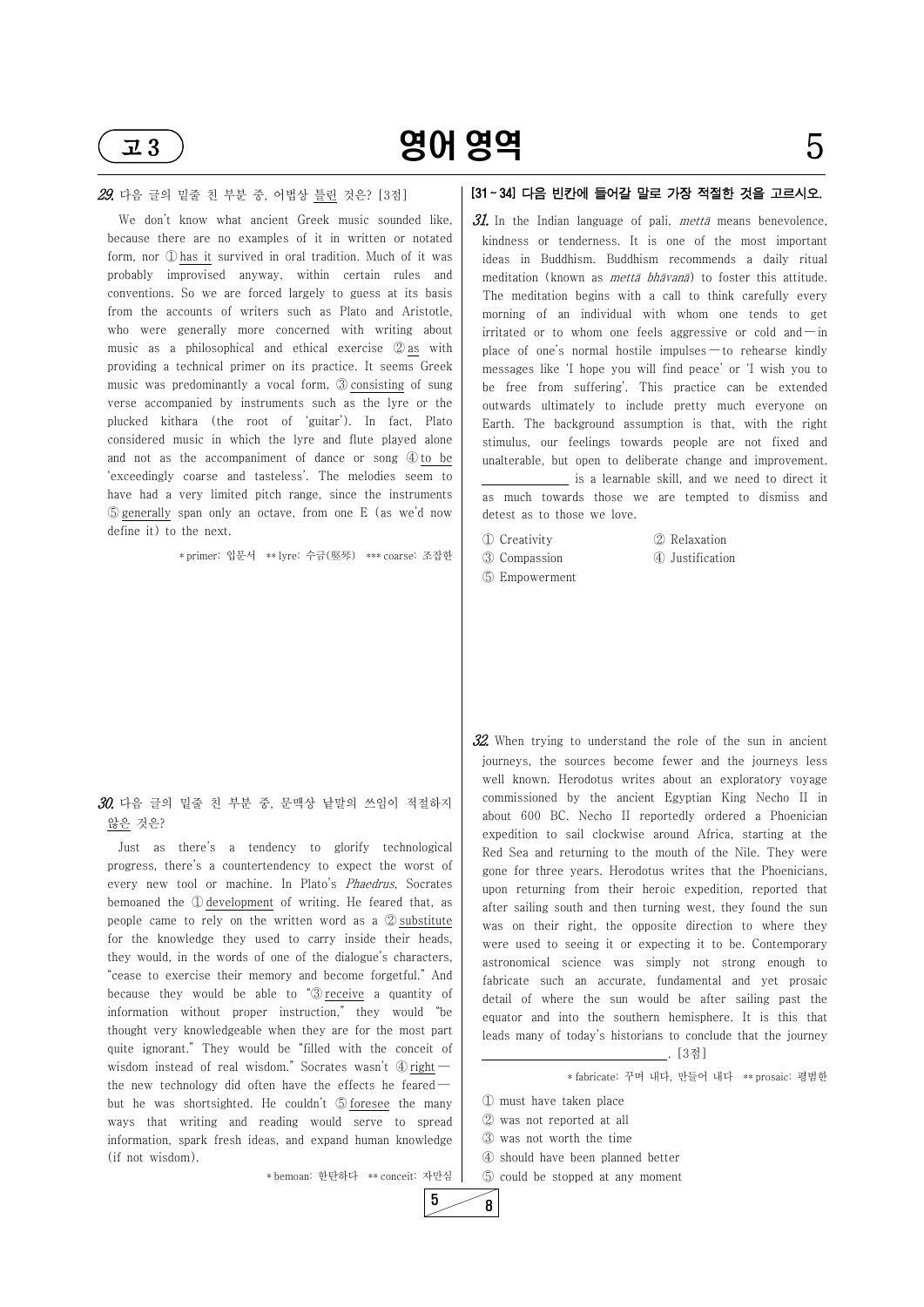

 $6$  **901 영역**  $\sqrt{23}$ 

 $33.$  Gordon Allport argued that history records many individuals who were not content with an existence that offered them little variety, a lack of psychic tension, and minimal challenge. Allport considers it normal to be pulled forward by a vision of the future that awakened within persons their drive to . He suggests that people possess a need to invent motives and purposes that would consume their inner energies. Similarly, Erich Fromm proposed a need on the part of humans to rise above the roles of passive creatures in an accidental if not random world. To him, humans are driven to transcend the state of merely having been created; instead, humans seek to become the creators, the active shapers of their own destiny. Rising above the passive and accidental nature of existence, humans generate their own purposes and thereby provide themselves with a true basis of freedom. [3점]

 $34$ . The history of perspective in Western painting matters because of what it reveals for the art of living. Just as most artists conform to the stylistic conventions of the era into which they are born, we similarly conform to prevailing social conventions about how to live. These unwritten rules typically include getting married and having children, owning your own home and having a mortgage, having a regular job and commuting to work, and flying abroad for holidays. For some people these are realities, for others they remain aspirations. It is common to . At this point in Western history, they are amongst the

\* transcend: 초월하다

- ① alter the course of their lives
- ② possess more than other people
- ③ suppress their negative emotions
- ④ sacrifice themselves for noble causes
- ⑤ show admiration for supernatural power

Anger and empathy — like matter and antimatter — can't exist in the same place at the same time. Let one in, and you have to let the other one go. So when you shift a blamer into empathy, you stop the person's angry ranting dead in its tracks.

dominant conventions that most of us have accepted with little questioning, much as Vermeer and other Dutch baroque painters of the seventeenth century accepted linear perspective without question. It is difficult to see beyond the limitations of the culture that has shaped our ways of looking at the world and at ourselves. We are trapped in the perspective of our own time. [3점]

#### $35.$  다음 글에서 전체 흐름과 관계 없는 문장은?

\* mortgage: 담보 대출

① distinguish them from ideas and wishes ② feel social pressure to comply with them ③ apply them to create inspirational artworks ④ ignore them on account of their complexity ⑤ have an objection to being controlled by them

When approaching practical music making for the first time in the classroom, it is a good idea to avoid using instruments altogether. ① This will allow an inexperienced teacher to focus on the development of fundamental musical behaviour through listening, performing and composing; and allow the children to focus on the more controllable sound sources i.e. voices and body percussion (clapping, clicking, stamping etc). ② Music starts with these both developmentally and historically: the most expressive and immediate musical instrument is the human voice. ③ The sound quality of an instrument is a direct result of the quality of the materials, design, and making. ④ Body movements are not only an instinctive response to music but also instigate music making. ⑤ Activities which develop many of the coordination skills, aural sensitivity, responses to visual cues and symbols, and the musical understanding necessary to play an instrument can all be established without instruments.

\* instigate: 부추기다 \*\* coordination: 조정

#### [36 ~ 37] 주어진 글 다음에 이어질 글의 순서로 가장 적절한 것을 고르시오.

#### 36.

- (A) The relief from no longer feeling "fear or hatred" toward the blamer spontaneously triggers a tremendous rush of gratitude and — miraculously — the person's quiet rage turns into forgiveness and, beyond that, a willingness to work toward solutions.
- (B) Suddenly and unexpectedly, however, the blamer knows just how sad, angry, scared, or lonely the defender feels and spontaneously turns into an ally. When the defender feels understood by the blamer and that they are on the same side, there's nothing to defend against. The defender's wall, and with it his unspoken rage and frustration, disappears.

- 
- (C) And what about the person who's on the defensive? Initially, this human punching bag is frustrated because no matter what he or she is trying to mirror outward the ignorant blamer is blind to it. As a result, the person who's under attack is usually in a state of quiet, barely controlled rage.

\* rant: 폭언하다 \*\* spontaneously: 자연스럽게

 $\textcircled{1}$  (A) - (C) - (B)  $\textcircled{2}$  (B) - (A) - (C)  $\textcircled{3}$  (B)  $\textcircled{c}$  (C)  $\textcircled{c}$  (A)  $\textcircled{c}$  (C)  $\textcircled{c}$  (A)  $\textcircled{c}$ )  $\circledS$  (C) - (B) - (A)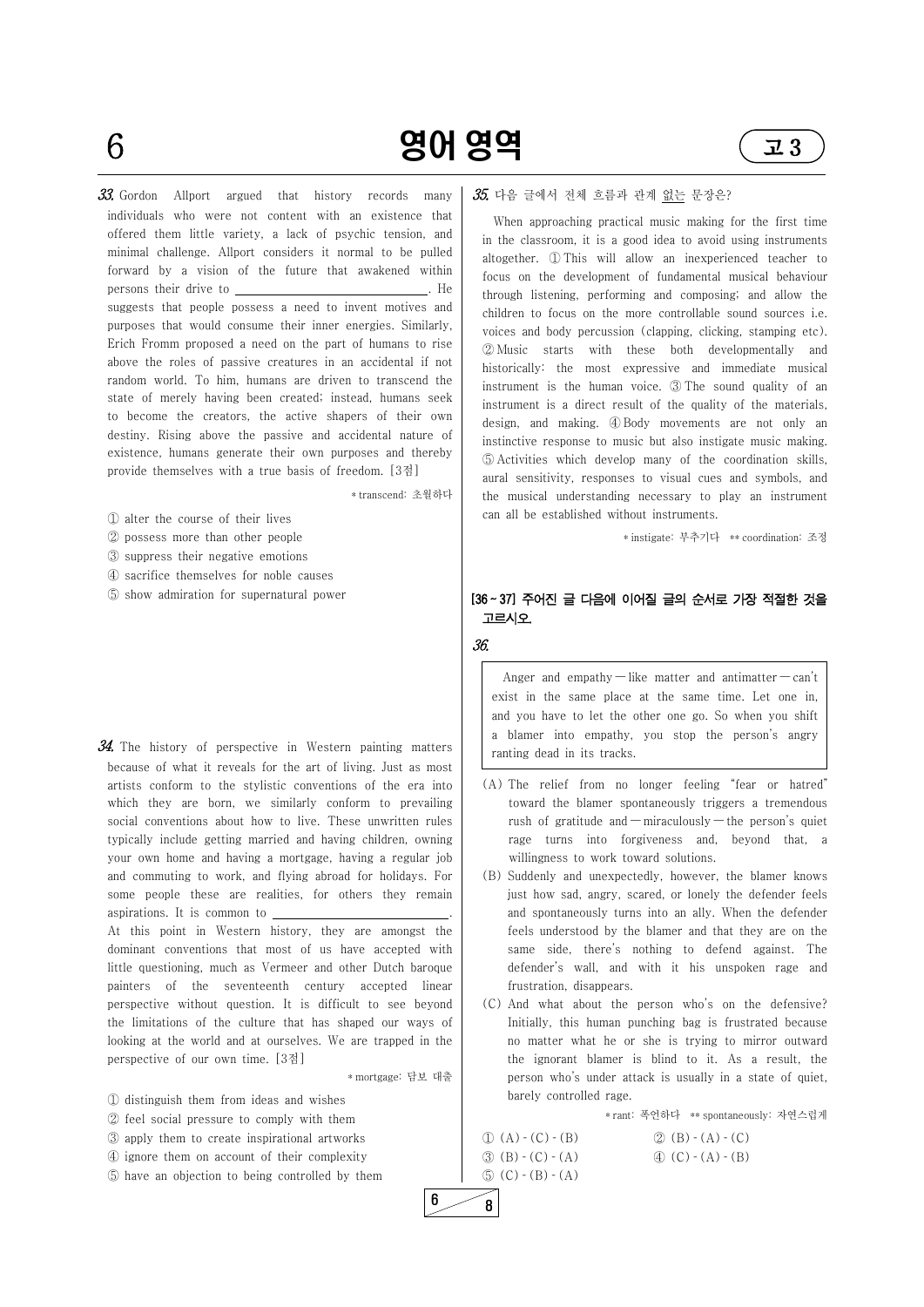37.

When a young child sees clouds moving across the sky, the clouds may seem alive and independent, perhaps dangerous. But if one sees clouds as fleecy lambs, a metaphorical chain begins to neutralize the fear.

- (A) "Cloud movement" becomes differentiated from the kind of movement that makes things alive, because the clouds move only if they are "pushed" by the wind, and what can't move without a push from the outside is not alive.
- (B) The cloud may still be thought of as alive, but it is no longer terrifying. Repression and neutralization through metaphor are possible strategies, but there is another. Faced with the moving clouds, the child can theorize about their movement in such a way that the clouds cease to be alive.
- (C) Children develop theoretical constructs that separate the motion of clouds from the motion of people and animals so that eventually the fear of living clouds disappears. If things seem uncomfortably on the border between the alive and the not-alive, use logic to redefine the boundaries so that things fall more comfortably into place. If it scares you, make a theory. [3점]

\* fleecy: 털이 많은 \*\* repression: 억제

- $\textcircled{1}$  (A) (C) (B)  $\textcircled{2}$  (B) (A) (C)
- $\textcircled{3}$  (B) (C) (A)  $\textcircled{4}$  (C) (A) (B)
- $\circled{5}$  (C) (B) (A)

#### [38 ~ 39] 글의 흐름으로 보아, 주어진 문장이 들어가기에 가장 적절한 곳을 고르시오.

#### 38.

But many signals, as they are passed from generation to generation by whatever means, go through changes that make them either more elaborate or simply different.

Many of the ritualized displays performed by animals look so bizarre to us that we wonder how they came about.  $(\mathbb{D})$ Most of the various forms of signaling that are used by different species of animals have not arisen afresh in each separate species.  $\left( \varphi \right)$  As one species evolves into another, particular forms of signaling may be passed on, owing to the

#### $40$ . 다음 글의 내용을 한 문장으로 요약하고자 한다. 빈칸 (A), (B)에 들어갈 말로 가장 적절한 것은?

effects of both genes and learning or experience. ( ③ ) Some signals have significance across many species, and so remain much the same over generations and in a number of species. ( 4) If we examine closely related species, we can often see slight variations in a particular display and we can piece together an explanation for the spread of the display across species. ( ⑤ ) Some very elaborate displays may have begun as simpler versions of the same behavioral pattern that became more elaborate as they developed and were passed on from generation to generation.

\* bizarre: 기이한

 $7 \ 8$ 

### 39.

High pathogen density can contribute to the  $(A)$  of languages and religions by (B) people's interactions with their neighboring groups, as was shown in the regions around the equator.

If the goal is to figure out how best to cover a set  $curricular - to fill students with facts - then it might$ seem appropriate to try to maximize time on task, such as by assigning homework.

Carole Ames, dean of the college of education at Michigan State University, points out that it isn't "quantitative changes in behavior" (such as requiring students to spend more hours in front of books or worksheets) that help children to learn better. ( ① ) Rather, it's "qualitative changes in the ways students view themselves in relation to the task, engage in the process of learning, and then respond to the learning activities and situation."  $\left( \oslash \right)$  In turn, these attitudes and responses on the part of students emerge from the way teachers think about learning and, as a result, the ways they've organized their classrooms. ( ③ ) But that's unlikely to have a positive effect on the critical variables that Ames identifies. ( ④ ) Perhaps it makes sense to see education as being less about how much the teacher covers and more about what the students can be helped to discover. ( ⑤ ) More time won't do a thing to bring about that shift. [3점]

Why would languages and religions increase rapidly around the equator, and why is their frequency also related to ethnocentrism? The answer to these questions lies in the fact that pathogen density is much higher in the tropics than it is in temperate and cold climates. When you live in Sweden, chances are good that any group within five hundred miles has been exposed to the same few pathogens. In contrast, when you live in the Congo, the group on the other side of the valley may well have been exposed to a pathogen with which you've had no prior contact. For this reason, humans in the tropics learned that when they interacted with other groups they tended to get sick, so they would have stopped doing it. In a pre‑scientific world, it was logical to blame their neighbors for their illness, and therefore to dislike them. Dislike and fear kept neighbors apart, and once you don't interact with others anymore, your languages and religions naturally divide as well.

\* ethnocentrism: 자민족 중심주의 \*\* pathogen: 병원균

 $\downarrow$ 

| (A)               |          |              |  |
|-------------------|----------|--------------|--|
| 1 diversification | $\cdots$ | discouraging |  |
| 2 extinction      | $\cdots$ | delaying     |  |
| 3 extinction      | $\cdots$ | expanding    |  |
| 4 unification     | $\cdots$ | discouraging |  |
| 5 diversification | .        | expanding    |  |